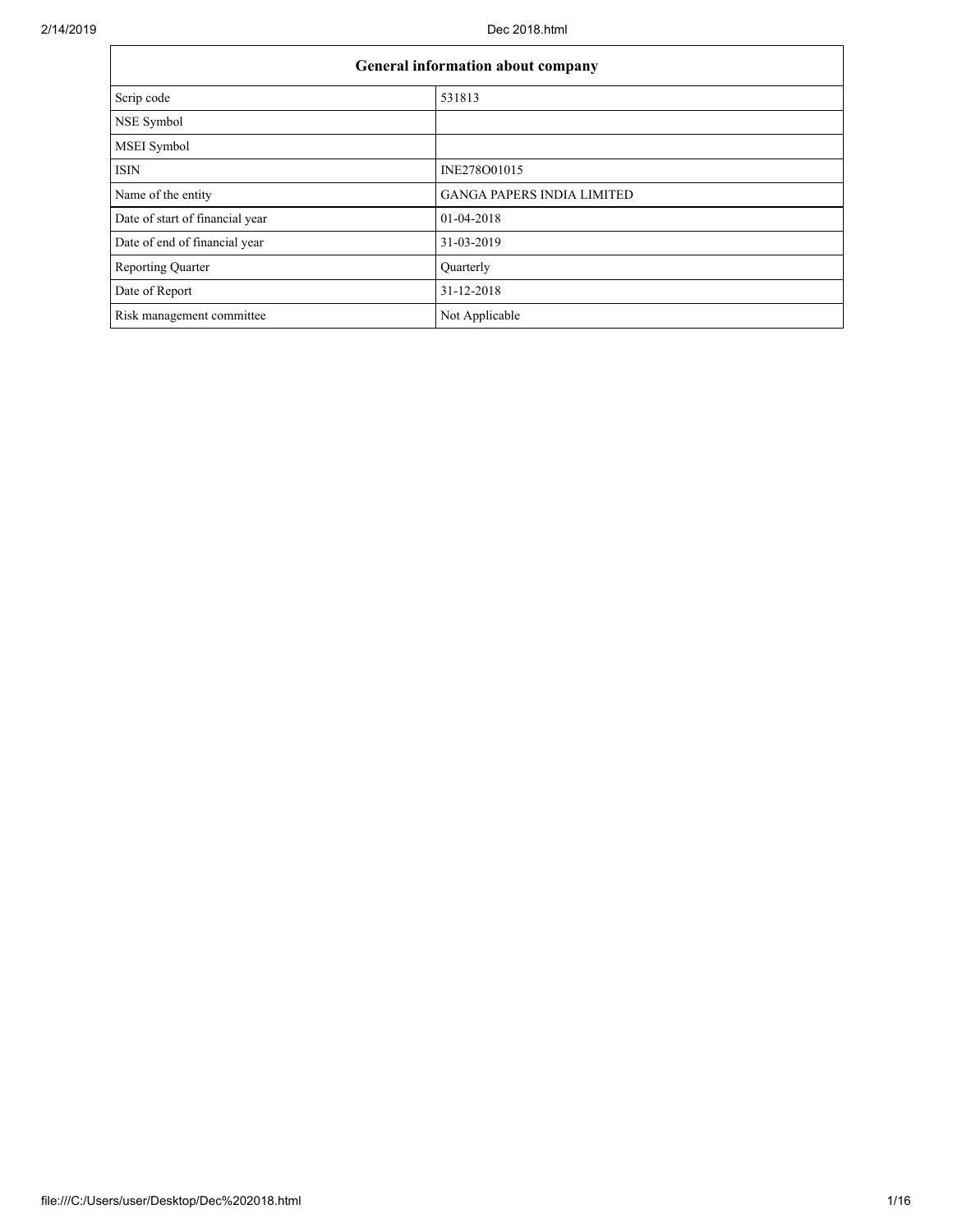| Annexure I                                                                                |     |  |  |
|-------------------------------------------------------------------------------------------|-----|--|--|
| Annexure I to be submitted by listed entity on quarterly basis                            |     |  |  |
| I. Composition of Board of Directors                                                      |     |  |  |
| Disclosure of notes on composition of board of directors explanatory                      |     |  |  |
| Is there any change in information of board of directors compare to previous quarter   No |     |  |  |
| Wether the listed entity has a Regular Chairperson                                        | Yes |  |  |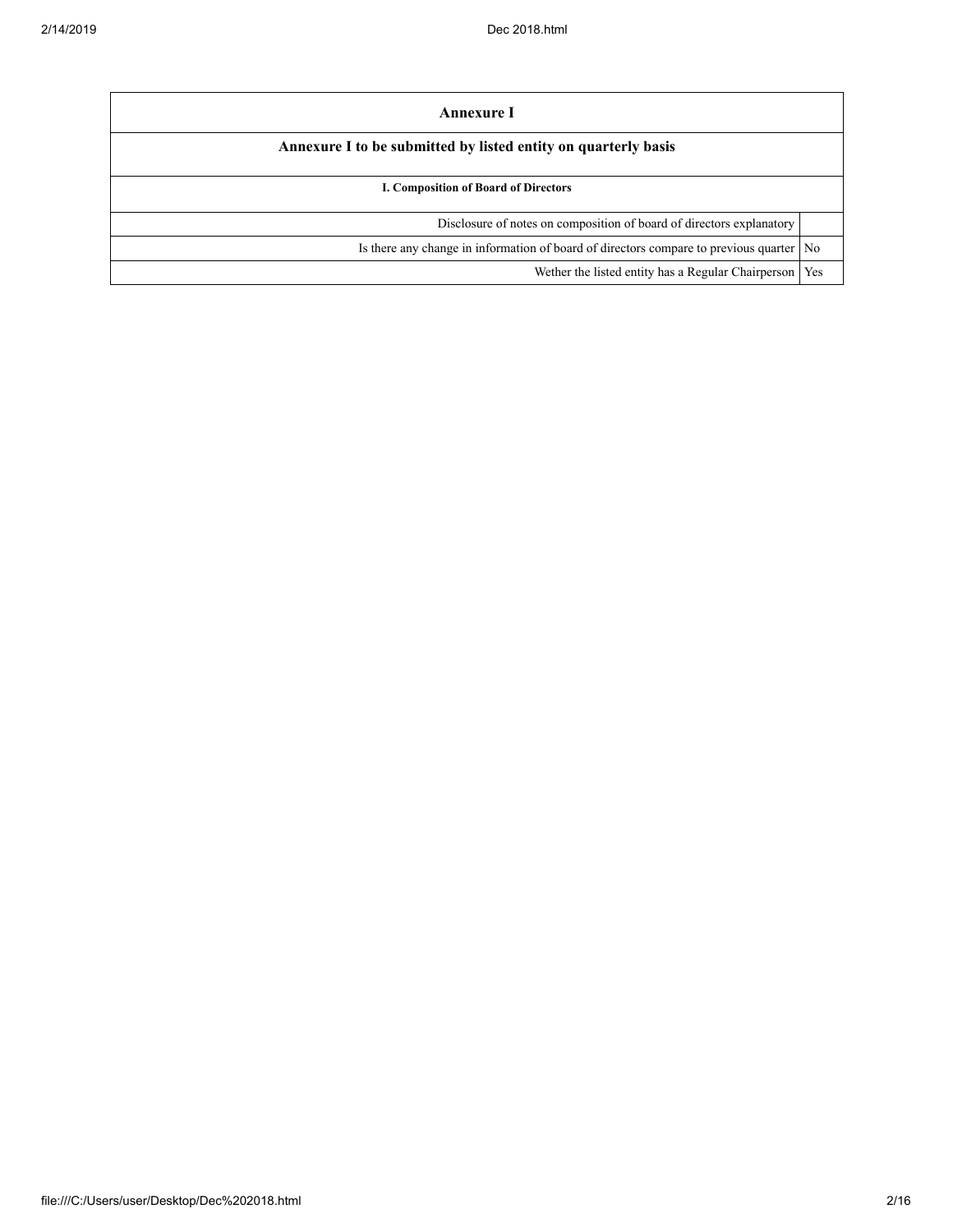| Annexure 1                                                                         |  |  |  |
|------------------------------------------------------------------------------------|--|--|--|
| <b>II. Composition of Committees</b>                                               |  |  |  |
| Disclosure of notes on composition of committees explanatory                       |  |  |  |
| Is there any change in information of committees compare to previous quarter   Yes |  |  |  |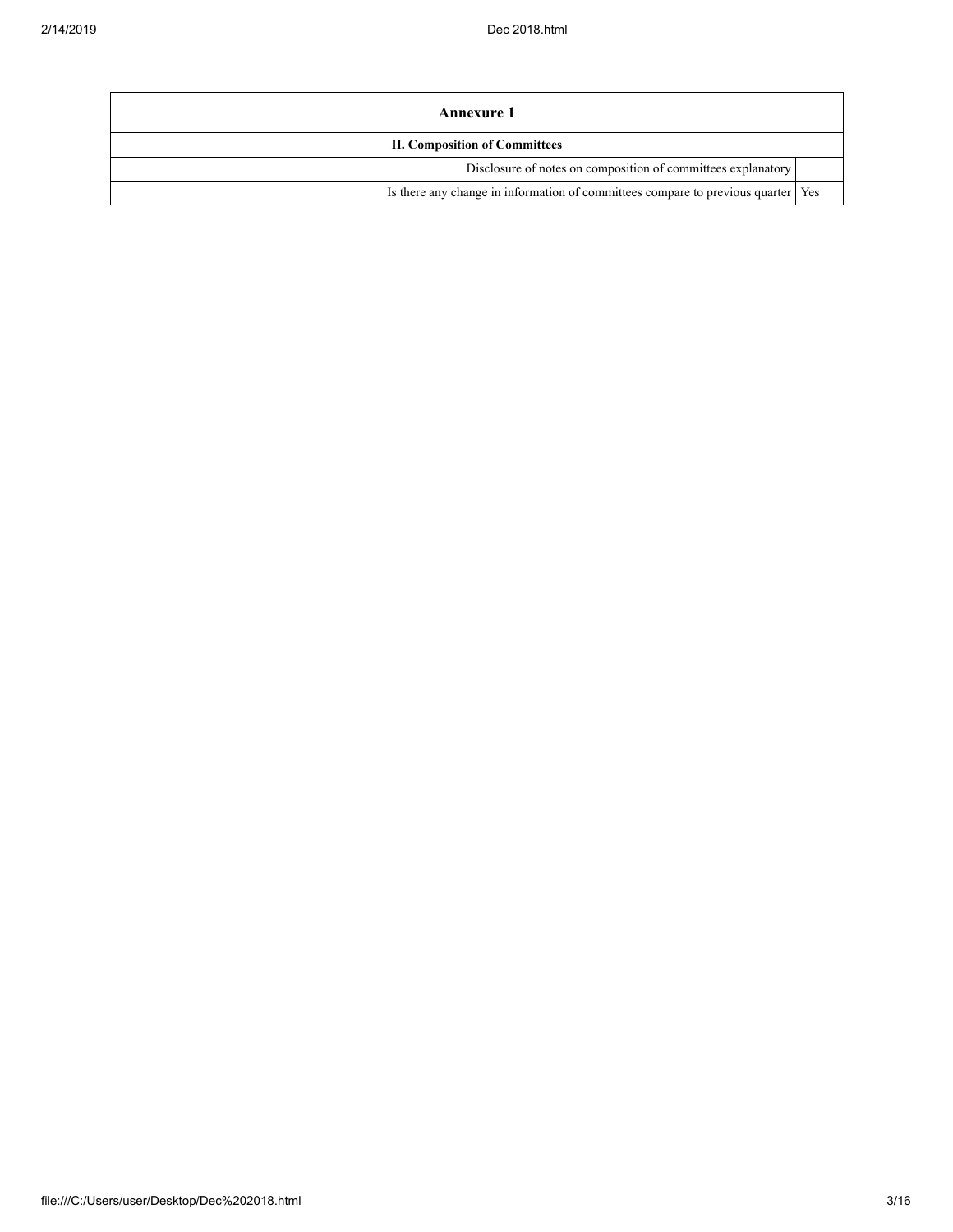|                | <b>Audit Committee Details</b> |                                        |                                                             |                            |                        |                      |         |  |
|----------------|--------------------------------|----------------------------------------|-------------------------------------------------------------|----------------------------|------------------------|----------------------|---------|--|
|                |                                |                                        | Whether the Audit Committee has a Regular Chairperson   Yes |                            |                        |                      |         |  |
| <b>Sr</b>      | DIN<br>Number                  | Name of Committee<br>members           | Category 1 of directors                                     | Category 2 of<br>directors | Date of<br>Appointment | Date of<br>Cessation | Remarks |  |
|                | 00135055                       | <b>SANJEEV</b><br>MURARILAL JALAN      | Non-Executive - Independent<br>Director                     | Chairperson                | 08-06-2007             |                      |         |  |
| $\overline{2}$ | 00080093                       | <b>AMIT CHAUDHARY</b>                  | Non-Executive - Non<br><b>Independent Director</b>          | Member                     | 08-06-2007             |                      |         |  |
| 3              | 01176796                       | <b>SHARWAN KUMAR</b><br><b>KANODIA</b> | Non-Executive - Independent<br>Director                     | Member                     | 08-06-2007             |                      |         |  |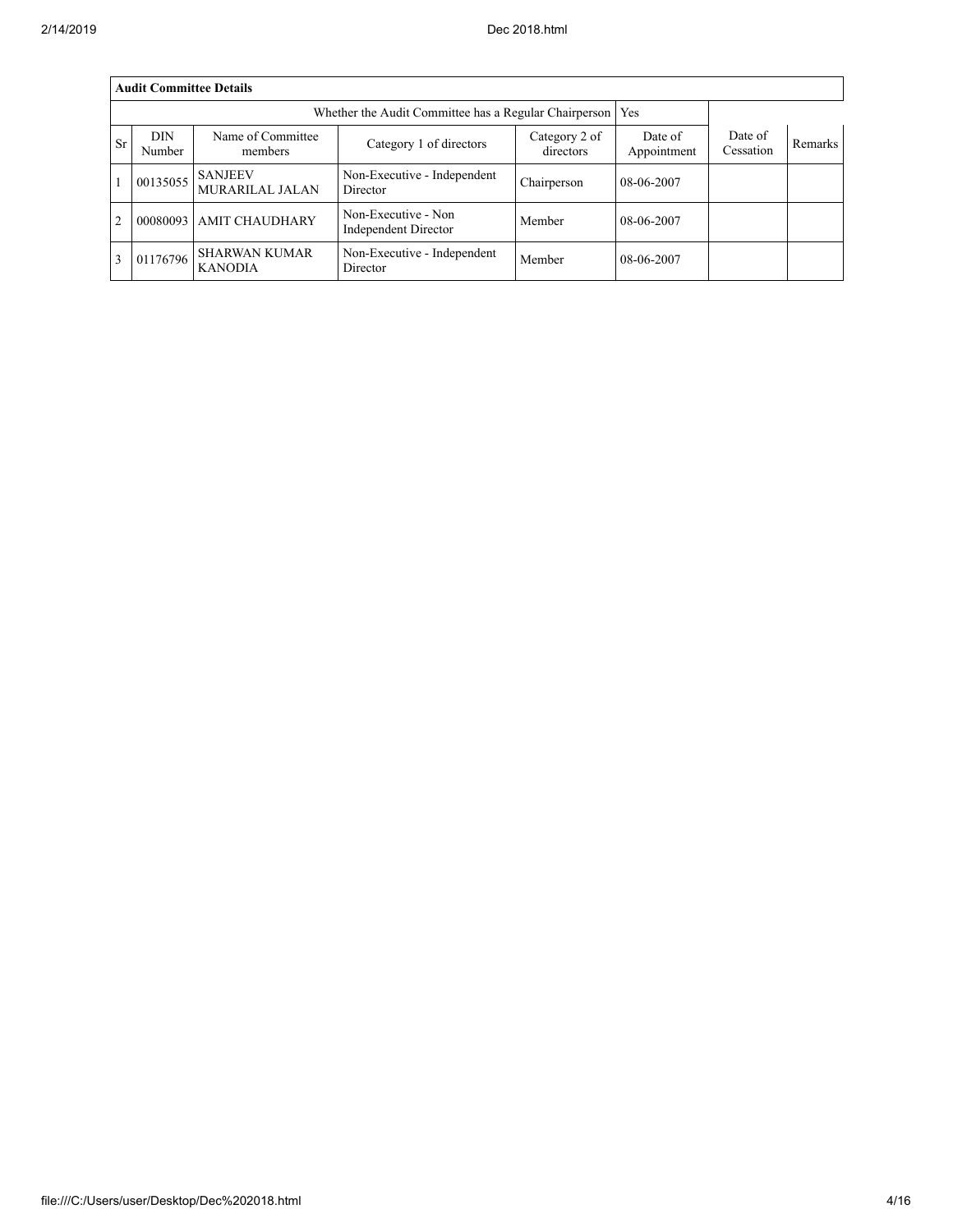|                | Nomination and remuneration committee |                                                                                       |                                                                                   |                        |                      |         |  |  |
|----------------|---------------------------------------|---------------------------------------------------------------------------------------|-----------------------------------------------------------------------------------|------------------------|----------------------|---------|--|--|
|                |                                       |                                                                                       | Whether the Nomination and remuneration committee has a Regular Chairperson   Yes |                        |                      |         |  |  |
| <b>Sr</b>      | DIN<br>Number                         | Name of Committee<br>Category 2 of<br>Category 1 of directors<br>directors<br>members |                                                                                   | Date of<br>Appointment | Date of<br>Cessation | Remarks |  |  |
|                | 00135055                              | <b>SANJEEV</b><br>MURARILAL JALAN                                                     | Non-Executive - Independent<br>Director                                           | Chairperson            | 30-05-2014           |         |  |  |
| $\overline{2}$ | 00080093                              | <b>AMIT CHAUDHARY</b>                                                                 | Non-Executive - Non<br><b>Independent Director</b>                                | Member                 | 30-05-2014           |         |  |  |
| $\overline{3}$ | 01176796                              | <b>SHARWAN KUMAR</b><br><b>KANODIA</b>                                                | Non-Executive - Independent<br>Director                                           | Member                 | 30-05-2014           |         |  |  |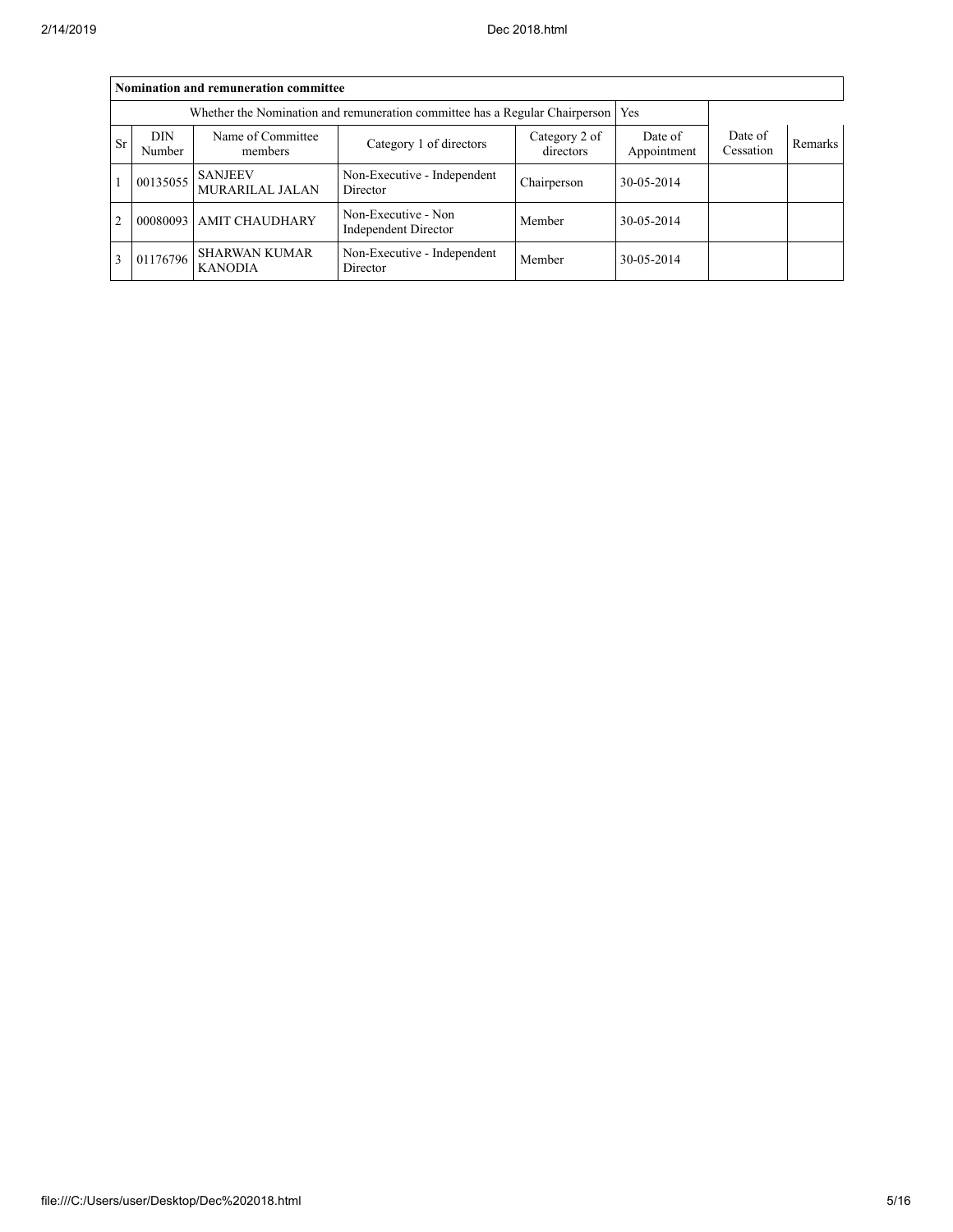|                | <b>Stakeholders Relationship Committee</b> |                                        |                                                                                 |                            |                        |                      |                |  |  |
|----------------|--------------------------------------------|----------------------------------------|---------------------------------------------------------------------------------|----------------------------|------------------------|----------------------|----------------|--|--|
|                |                                            |                                        | Whether the Stakeholders Relationship Committee has a Regular Chairperson   Yes |                            |                        |                      |                |  |  |
| <b>Sr</b>      | <b>DIN</b><br>Number                       | Name of Committee<br>members           | Category 1 of directors                                                         | Category 2 of<br>directors | Date of<br>Appointment | Date of<br>Cessation | <b>Remarks</b> |  |  |
|                |                                            | 00080093 AMIT CHAUDHARY                | Non-Executive - Non<br>Independent Director                                     | Chairperson                | 30-05-2014             |                      |                |  |  |
| $\overline{2}$ | 01176796                                   | <b>SHARWAN KUMAR</b><br><b>KANODIA</b> | Non-Executive - Independent<br>Director                                         | Member                     | 30-05-2014             |                      |                |  |  |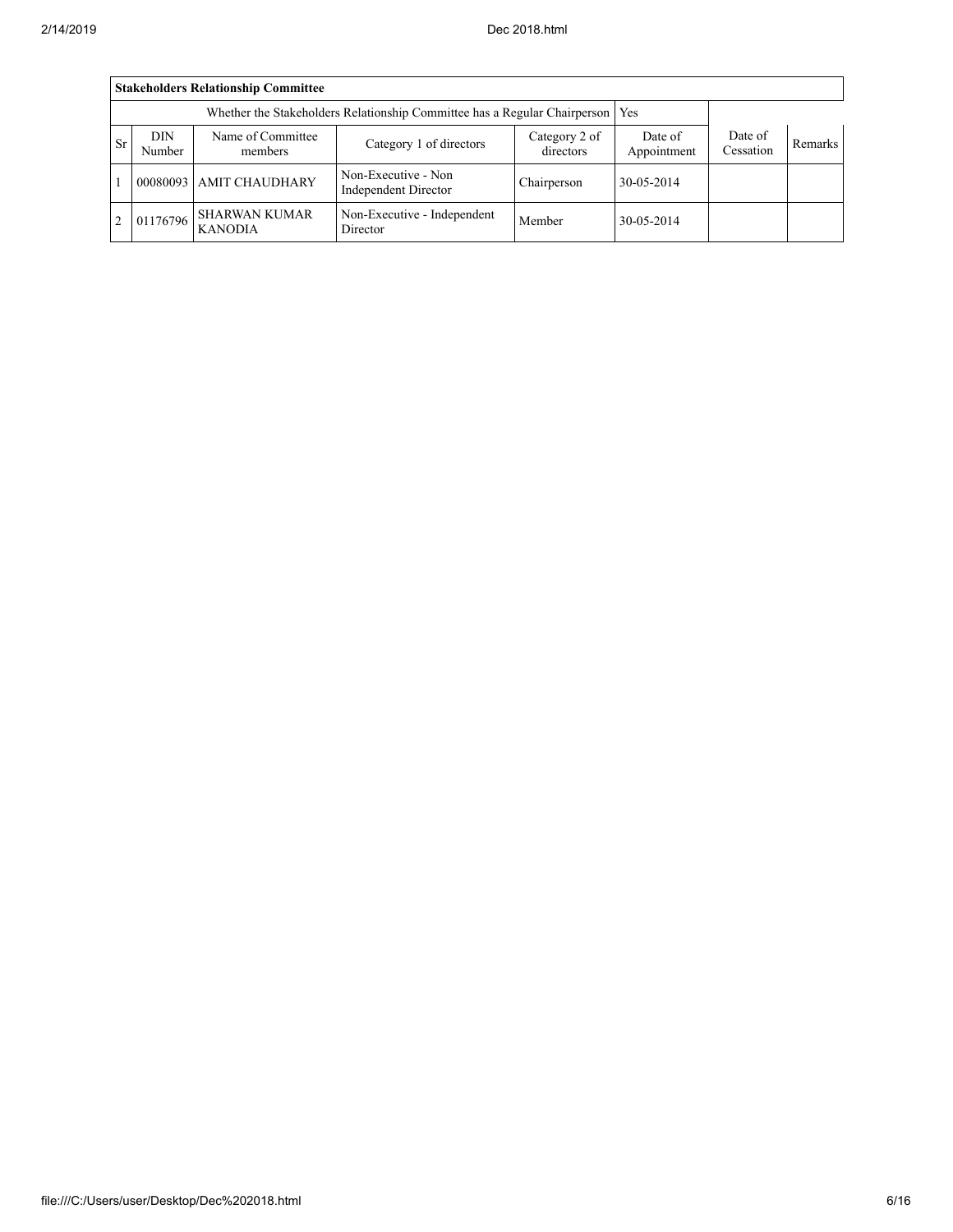|                                                                 | <b>Risk Management Committee</b> |                              |                            |                            |                        |                      |         |  |
|-----------------------------------------------------------------|----------------------------------|------------------------------|----------------------------|----------------------------|------------------------|----------------------|---------|--|
| Whether the Risk Management Committee has a Regular Chairperson |                                  |                              |                            |                            |                        |                      |         |  |
| <b>Sr</b>                                                       | DIN<br>Number                    | Name of Committee<br>members | Category 1 of<br>directors | Category 2 of<br>directors | Date of<br>Appointment | Date of<br>Cessation | Remarks |  |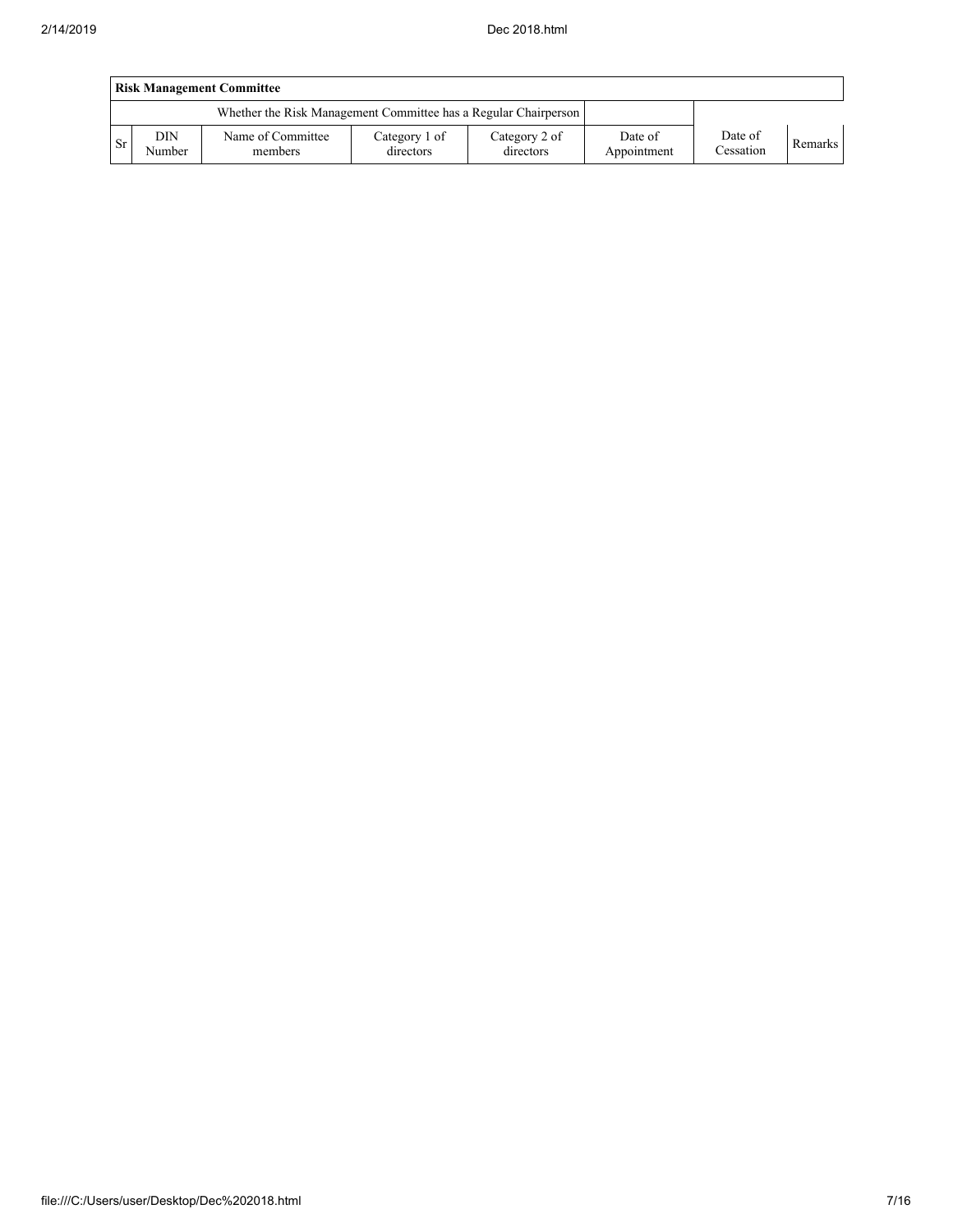|                                                                                      | Corporate Social Responsibility Committee |                              |                            |                            |                        |                      |         |  |
|--------------------------------------------------------------------------------------|-------------------------------------------|------------------------------|----------------------------|----------------------------|------------------------|----------------------|---------|--|
| Whether the Corporate Social Responsibility Committee has a Regular Chairperson   No |                                           |                              |                            |                            |                        |                      |         |  |
| <b>Sr</b>                                                                            | <b>DIN</b><br>Number                      | Name of Committee<br>members | Category 1 of<br>directors | Category 2 of<br>directors | Date of<br>Appointment | Date of<br>Cessation | Remarks |  |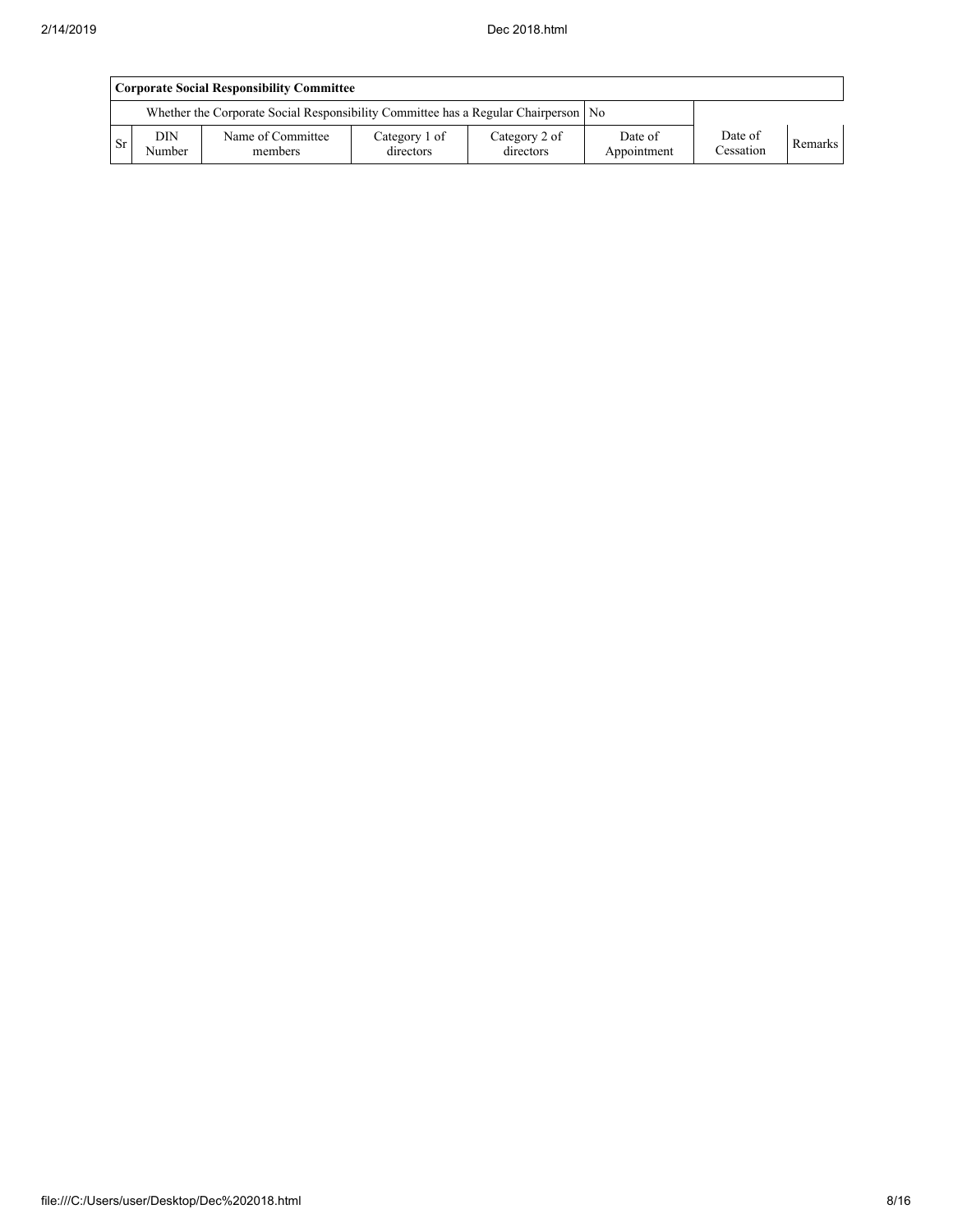| <b>Other Committee</b> |                                                                                                                                     |  |  |  |  |  |
|------------------------|-------------------------------------------------------------------------------------------------------------------------------------|--|--|--|--|--|
|                        | Sr   DIN Number   Name of Committee members   Name of other committee   Category 1 of directors   Category 2 of directors   Remarks |  |  |  |  |  |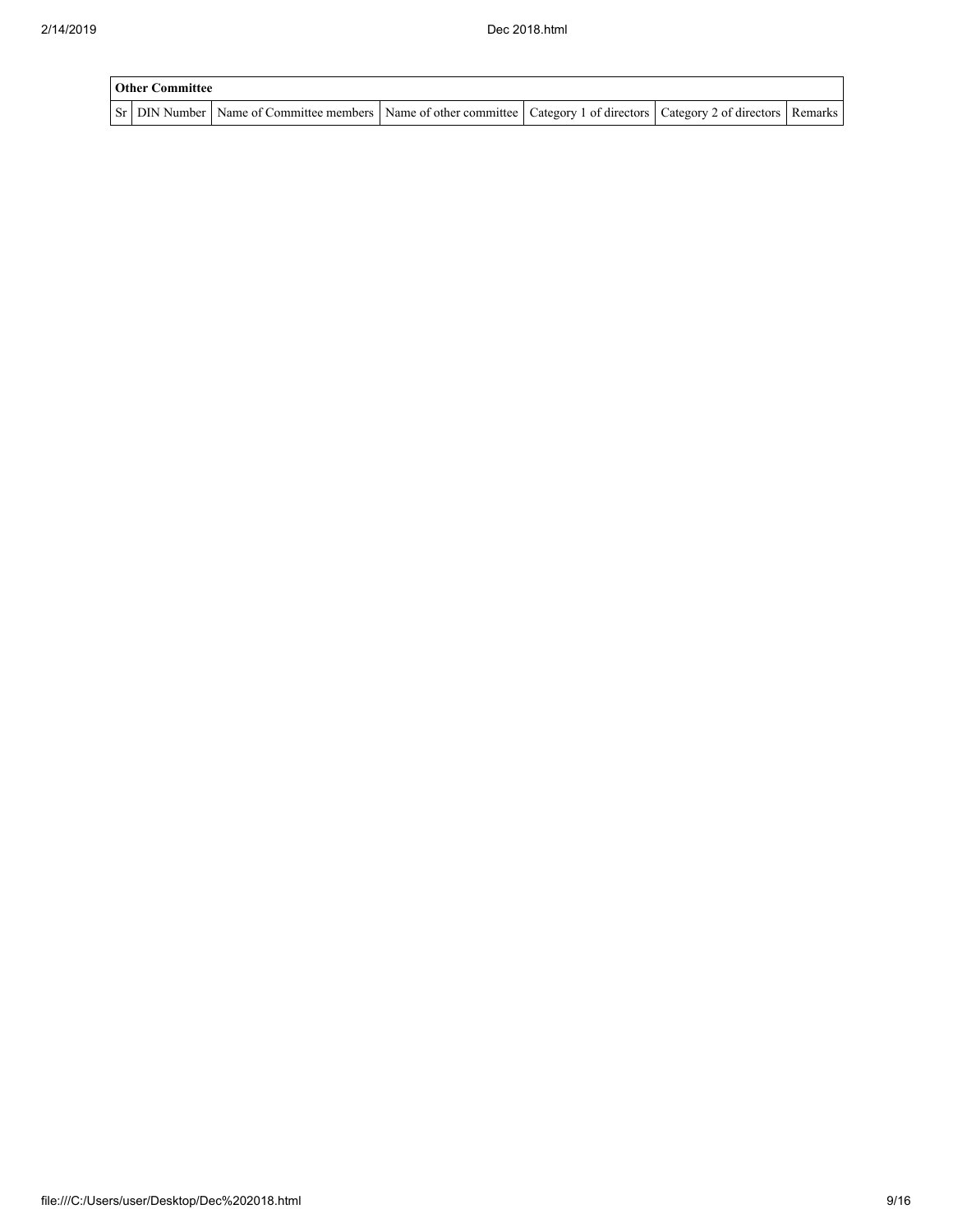|                | <b>Annexure 1</b>                                      |                                                                  |                                                                |  |  |  |  |
|----------------|--------------------------------------------------------|------------------------------------------------------------------|----------------------------------------------------------------|--|--|--|--|
|                | <b>Annexure 1</b>                                      |                                                                  |                                                                |  |  |  |  |
|                | <b>III. Meeting of Board of Directors</b>              |                                                                  |                                                                |  |  |  |  |
|                |                                                        | Disclosure of notes on meeting of board of directors explanatory |                                                                |  |  |  |  |
| <b>Sr</b>      | Date(s) of meeting (if any) in the<br>previous quarter | $Date(s)$ of meeting (if any) in the<br>current quarter          | Maximum gap between any two consecutive (in<br>number of days) |  |  |  |  |
|                | 23-07-2018                                             |                                                                  |                                                                |  |  |  |  |
| $\overline{2}$ | 11-08-2018                                             |                                                                  | 18                                                             |  |  |  |  |
| 3              |                                                        | 14-11-2018                                                       | 94                                                             |  |  |  |  |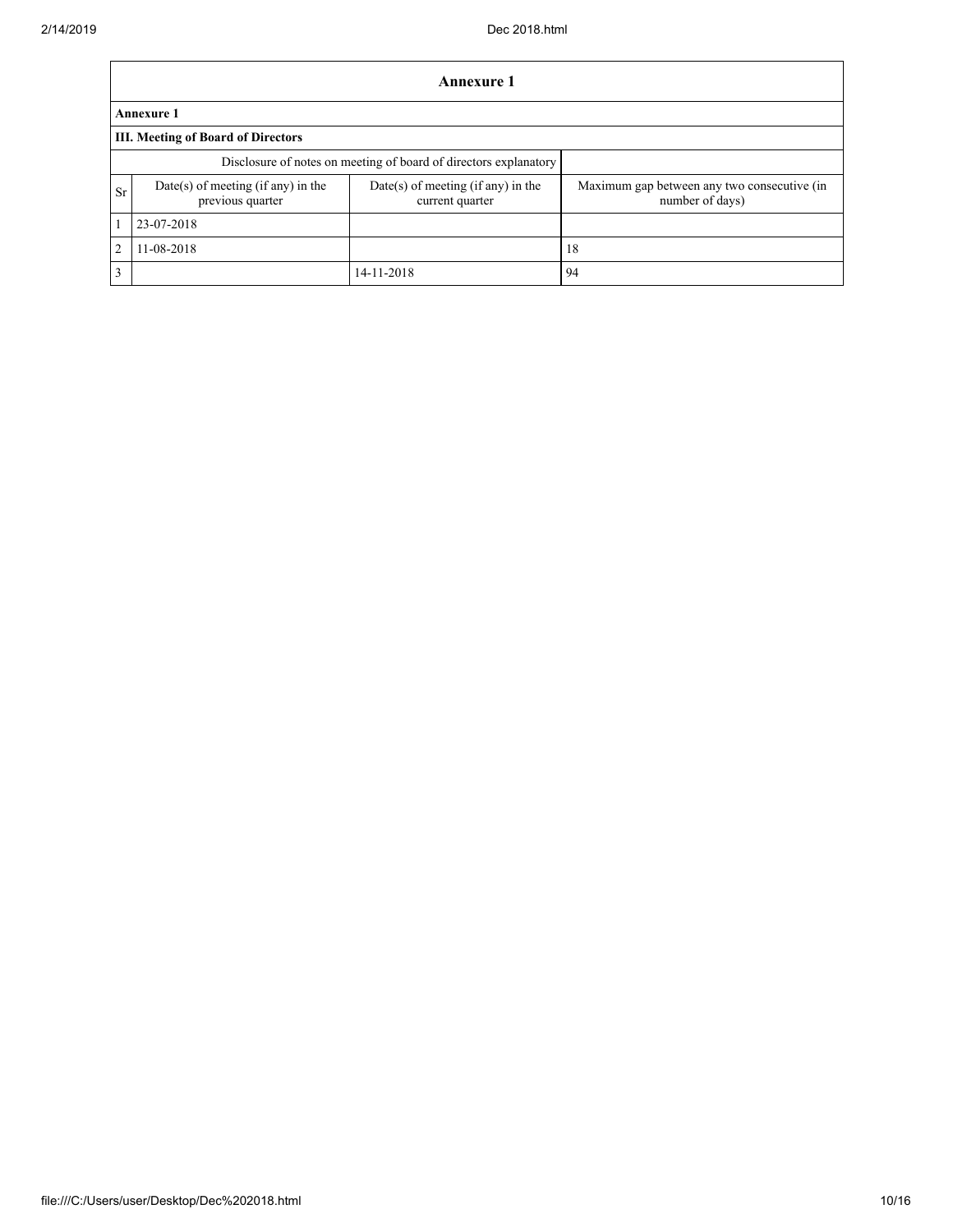|                | <b>Annexure 1</b>                                |                                                                   |                                                     |                                 |                                                                     |                                                                               |                               |  |
|----------------|--------------------------------------------------|-------------------------------------------------------------------|-----------------------------------------------------|---------------------------------|---------------------------------------------------------------------|-------------------------------------------------------------------------------|-------------------------------|--|
|                | <b>IV. Meeting of Committees</b>                 |                                                                   |                                                     |                                 |                                                                     |                                                                               |                               |  |
|                |                                                  |                                                                   |                                                     |                                 |                                                                     | Disclosure of notes on meeting of committees explanatory                      |                               |  |
| <b>Sr</b>      | Name of<br>Committee                             | Date(s) of meeting of<br>the committee in the<br>relevant quarter | Whether<br>requirement of<br>Ouorum met<br>(Yes/No) | Requirement<br>of Ouorum<br>met | $Date(s)$ of meeting<br>of the committee in<br>the previous quarter | Maximum gap between<br>any two consecutive<br>meetings (in number of<br>days) | Name of<br>other<br>committee |  |
|                | Audit<br>Committee                               | 14-11-2018                                                        | Yes                                                 | 3                               | 11-08-2018                                                          | 94                                                                            |                               |  |
| $\overline{2}$ | <b>Stakeholders</b><br>Relationship<br>Committee | 14-11-2018                                                        | Yes                                                 | 2                               | 11-08-2018                                                          | 94                                                                            |                               |  |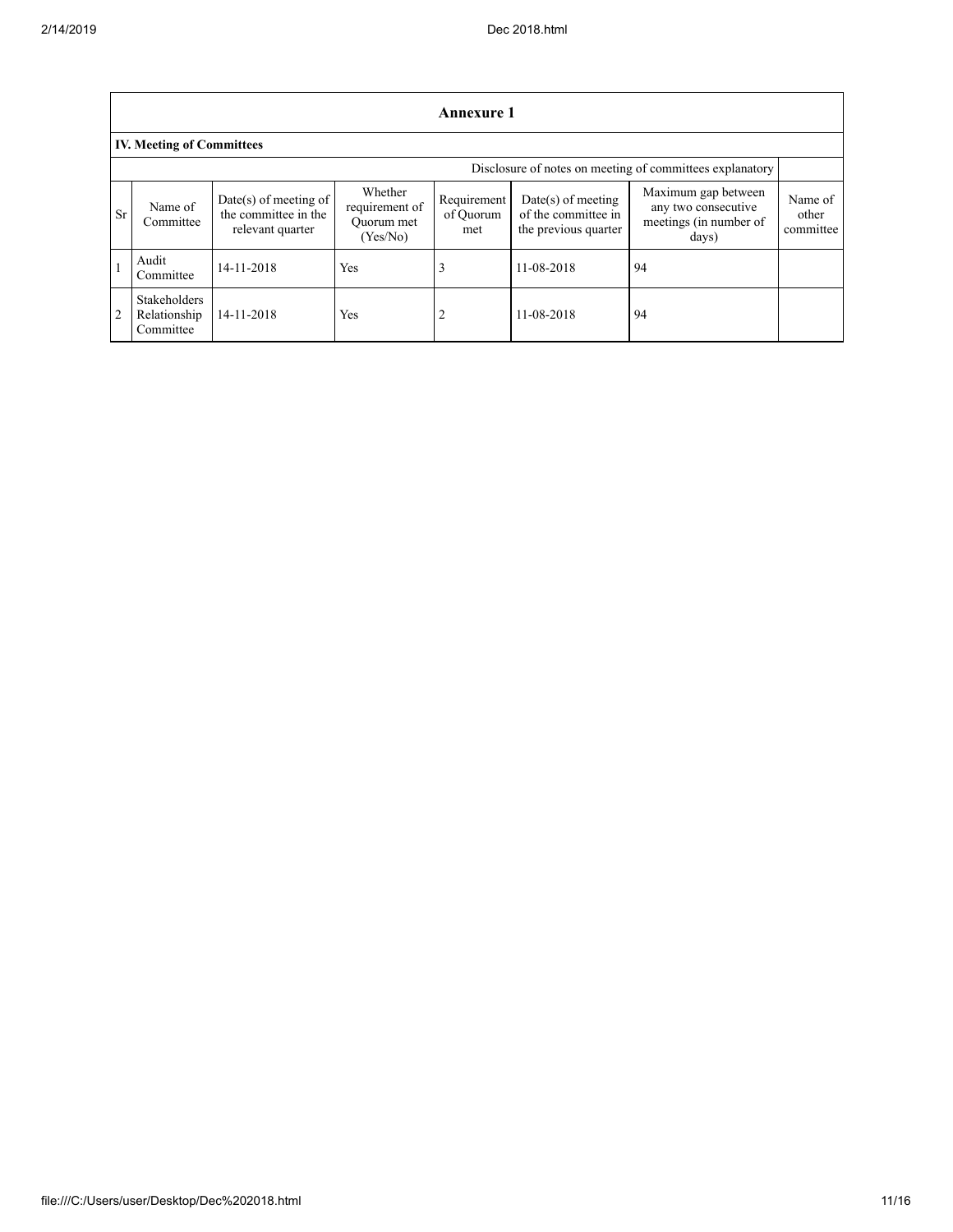|               | Annexure 1                                                                                                |                                  |                                                                    |  |  |  |  |
|---------------|-----------------------------------------------------------------------------------------------------------|----------------------------------|--------------------------------------------------------------------|--|--|--|--|
|               | V. Related Party Transactions                                                                             |                                  |                                                                    |  |  |  |  |
|               | Subject                                                                                                   | Compliance status<br>(Yes/No/NA) | If status is "No" details of non-<br>compliance may be given here. |  |  |  |  |
|               | Whether prior approval of audit committee obtained                                                        | NA                               |                                                                    |  |  |  |  |
| 2             | Whether shareholder approval obtained for material RPT                                                    | NA                               |                                                                    |  |  |  |  |
| $\mathcal{E}$ | Whether details of RPT entered into pursuant to omnibus approval<br>have been reviewed by Audit Committee | NA                               |                                                                    |  |  |  |  |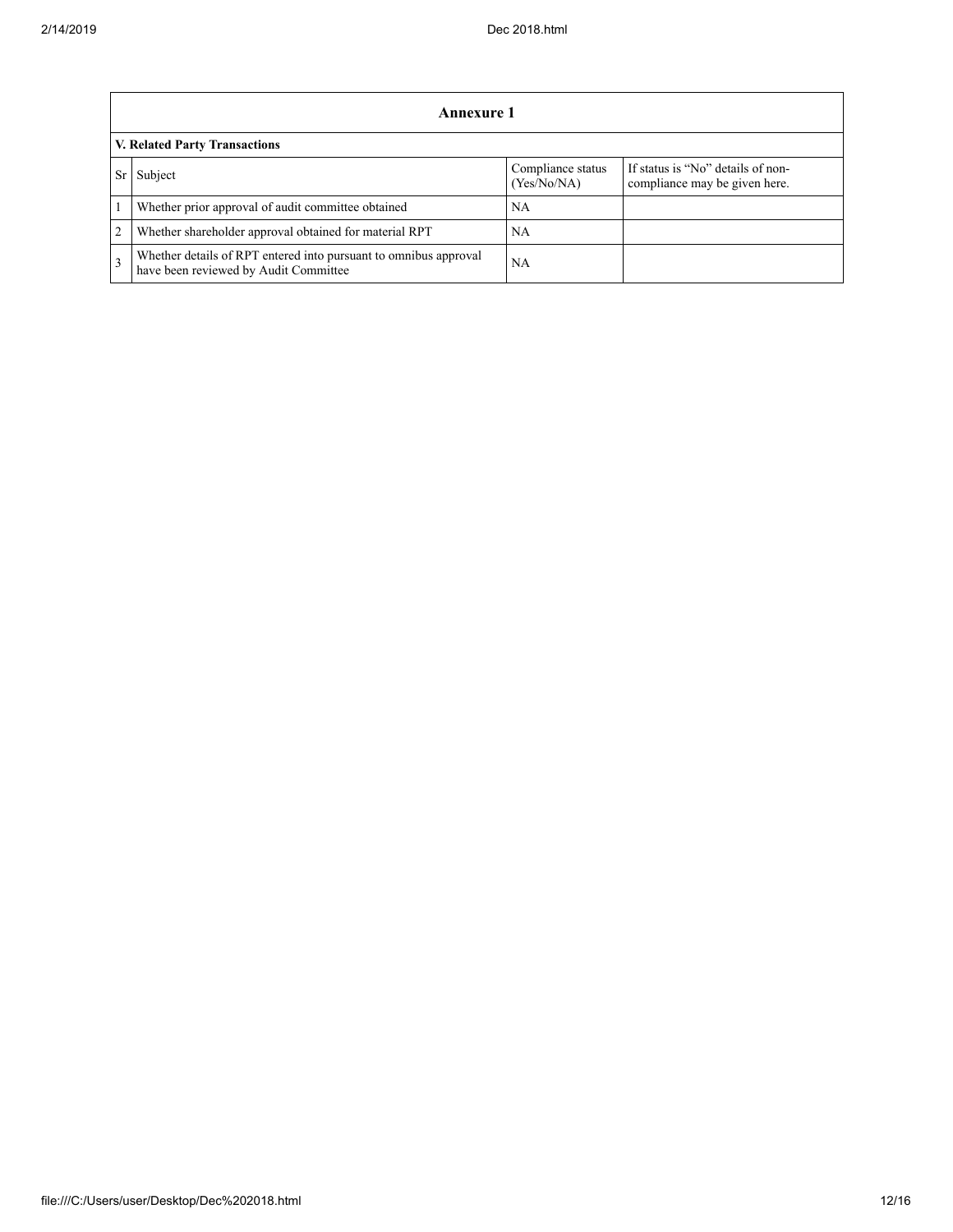|                         | <b>Annexure 1</b>                                                                                                                                                                                               |                               |  |  |  |
|-------------------------|-----------------------------------------------------------------------------------------------------------------------------------------------------------------------------------------------------------------|-------------------------------|--|--|--|
| <b>VI. Affirmations</b> |                                                                                                                                                                                                                 |                               |  |  |  |
| <b>Sr</b>               | Subject                                                                                                                                                                                                         | Compliance<br>status (Yes/No) |  |  |  |
| $\mathbf{1}$            | The composition of Board of Directors is in terms of SEBI (Listing obligations and disclosure requirements)<br>Regulations, 2015                                                                                | Yes                           |  |  |  |
| $\overline{c}$          | The composition of the following committees is in terms of SEBI(Listing obligations and disclosure requirements)<br>Regulations, 2015 a. Audit Committee                                                        | Yes                           |  |  |  |
| 3                       | The composition of the following committees is in terms of SEBI(Listing obligations and disclosure requirements)<br>Regulations, 2015. b. Nomination & remuneration committee                                   | Yes                           |  |  |  |
| $\overline{4}$          | The composition of the following committees is in terms of SEBI(Listing obligations and disclosure requirements)<br>Regulations, 2015. c. Stakeholders relationship committee                                   | Yes                           |  |  |  |
| 5                       | The composition of the following committees is in terms of SEBI(Listing obligations and disclosure requirements)<br>Regulations, 2015. d. Risk management committee (applicable to the top 100 listed entities) | NA                            |  |  |  |
| 6                       | The committee members have been made aware of their powers, role and responsibilities as specified in SEBI<br>(Listing obligations and disclosure requirements) Regulations, 2015.                              | Yes                           |  |  |  |
| $\overline{7}$          | The meetings of the board of directors and the above committees have been conducted in the manner as specified in<br>SEBI (Listing obligations and disclosure requirements) Regulations, 2015.                  | Yes                           |  |  |  |
| 8                       | This report and/or the report submitted in the previous quarter has been placed before Board of Directors.                                                                                                      | Yes                           |  |  |  |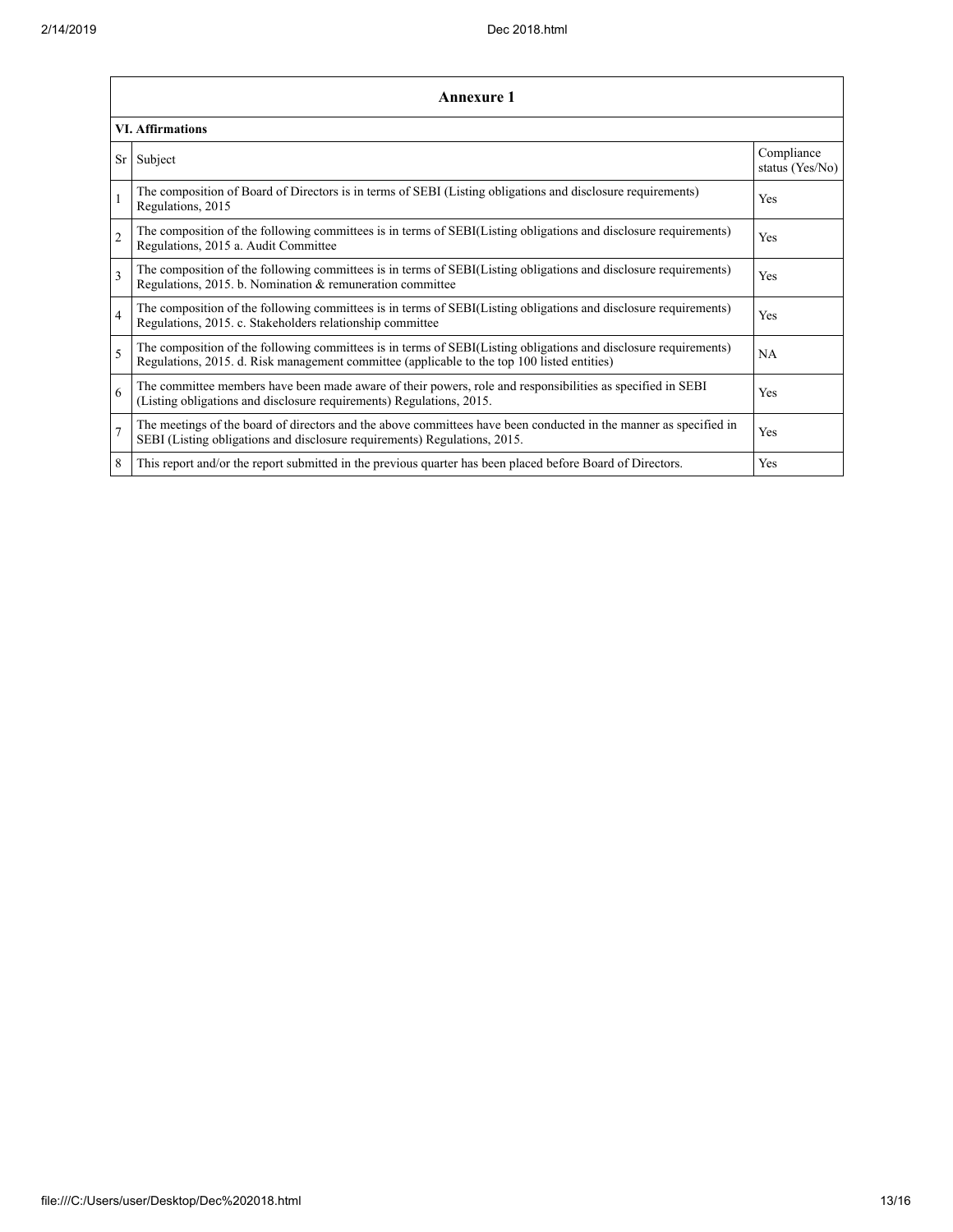| <b>Annexure 1</b> |                   |                   |  |
|-------------------|-------------------|-------------------|--|
| <b>Sr</b>         | Subject           | Compliance status |  |
|                   | Name of signatory | Amit Chaudhary    |  |
|                   | Designation       | Director          |  |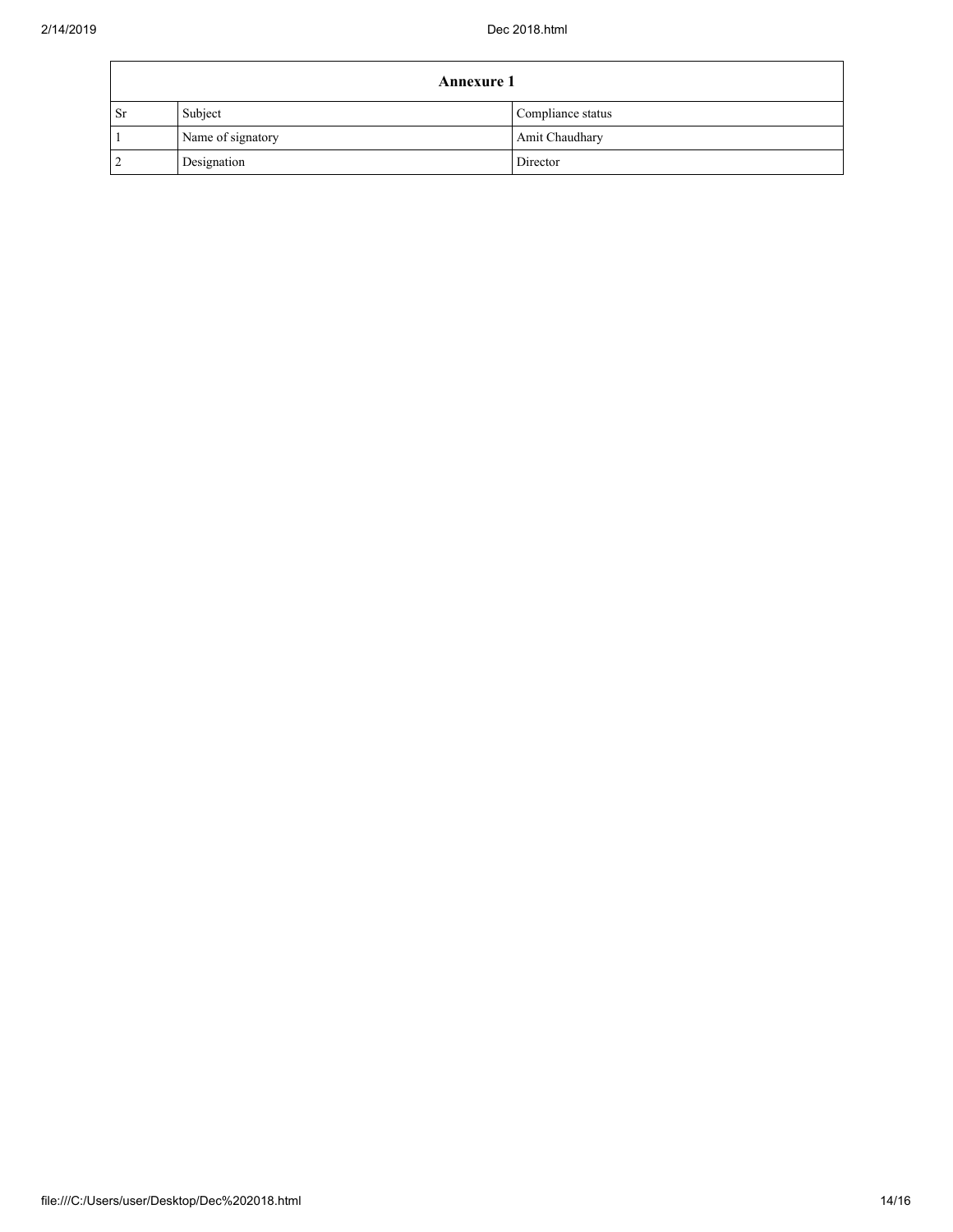| <b>Signatory Details</b> |                |  |  |  |
|--------------------------|----------------|--|--|--|
| Name of signatory        | Amit Chaudhary |  |  |  |
| Designation of person    | Director       |  |  |  |
| Place                    | Pune           |  |  |  |
| Date                     | 12-01-2019     |  |  |  |